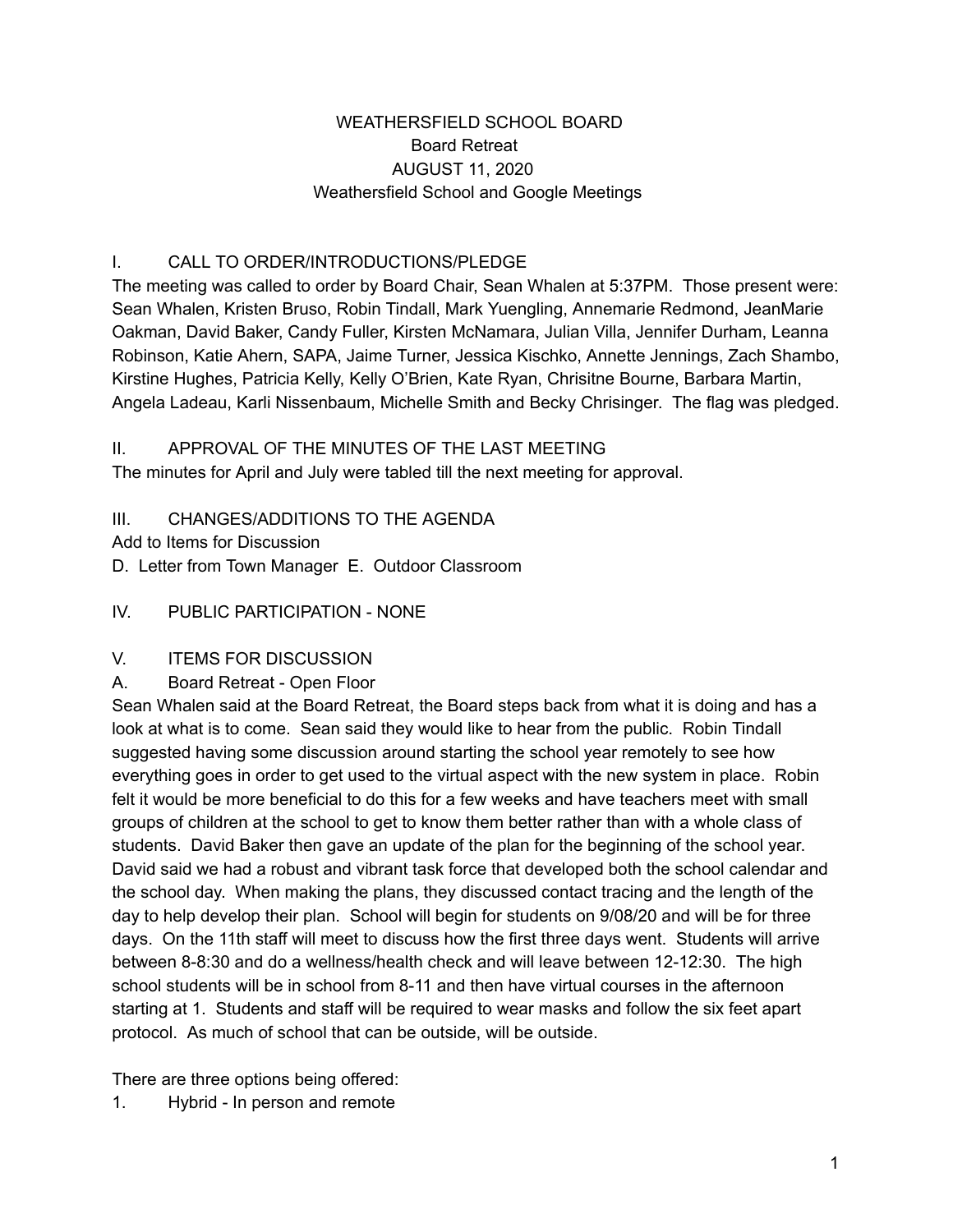- 2. Fully remote system that is SU based
- 3. Applying for permission to homeschool through the state

They surveyed parents about which option they want their children in and the results out of 196 responses are:

- 1. Hybrid 138/70%
- 2. Fully Remote 58/30%
- 3. Home School 7 out of the 58 fully remote

In January, we will reevaluate where we are. For students to change before January, it would be on a case by case basis.

The custodial staff is working very hard and following all CDC cleaning protocols. We may need to hire another custodian. The negative pressure room is being set up for people to go to that are symptomatic after arriving at school. If the building isn't ready with all protocols in place, we can't open up on the 8th. The nurses in our SU have done heroic work and are putting together a book with CDC protocols.

JeanMarie Oakman said that BJ Esty is a rock star at the school. They have worked hard with the transportation company and other aspects. 65% of families are willing to transport their children to and from school. We need three busses rather than the four we usually have to follow CDC guidelines and protocols for students riding the bus. This is good news as we have three bus drivers. Since there will be fewer families riding the bus, the routes will take less time.

The plan has to be submitted a week from Friday so Board approval is needed. There was more discussion around teachers concerns about school reopening in person.

David Baker asked for questions and comments. Sean Whalen asked if the SU required approval from the Weathersfield Board or just desires support. David said that as far as he understood the approval needs to be from the SU Board and the individual town board's don't need to vote on this approval. David is hoping they can come to the SU Board with a unified decision on the plan. There was discussion around special education staff being SU employees so it is important to have a unified decision across the SU.

There was a question about how remote learning aligns with hybrid learning. The VT Virtual learning is embedded and is all common core based so the initial reactions from staff are that it is aligned but they need to do more research. It is believed that students doing the virtual option will be able to come back to the classroom seamlessly. Some curriculum will not be used this year for math and language arts.

Are there enough teachers for the pods and what are the sizes of the pods? JeanMarie Oakman said the pods are now smaller due to the families who have chosen all remote learning. Classes will no longer have to move to the gym or all purpose room to have enough space between students.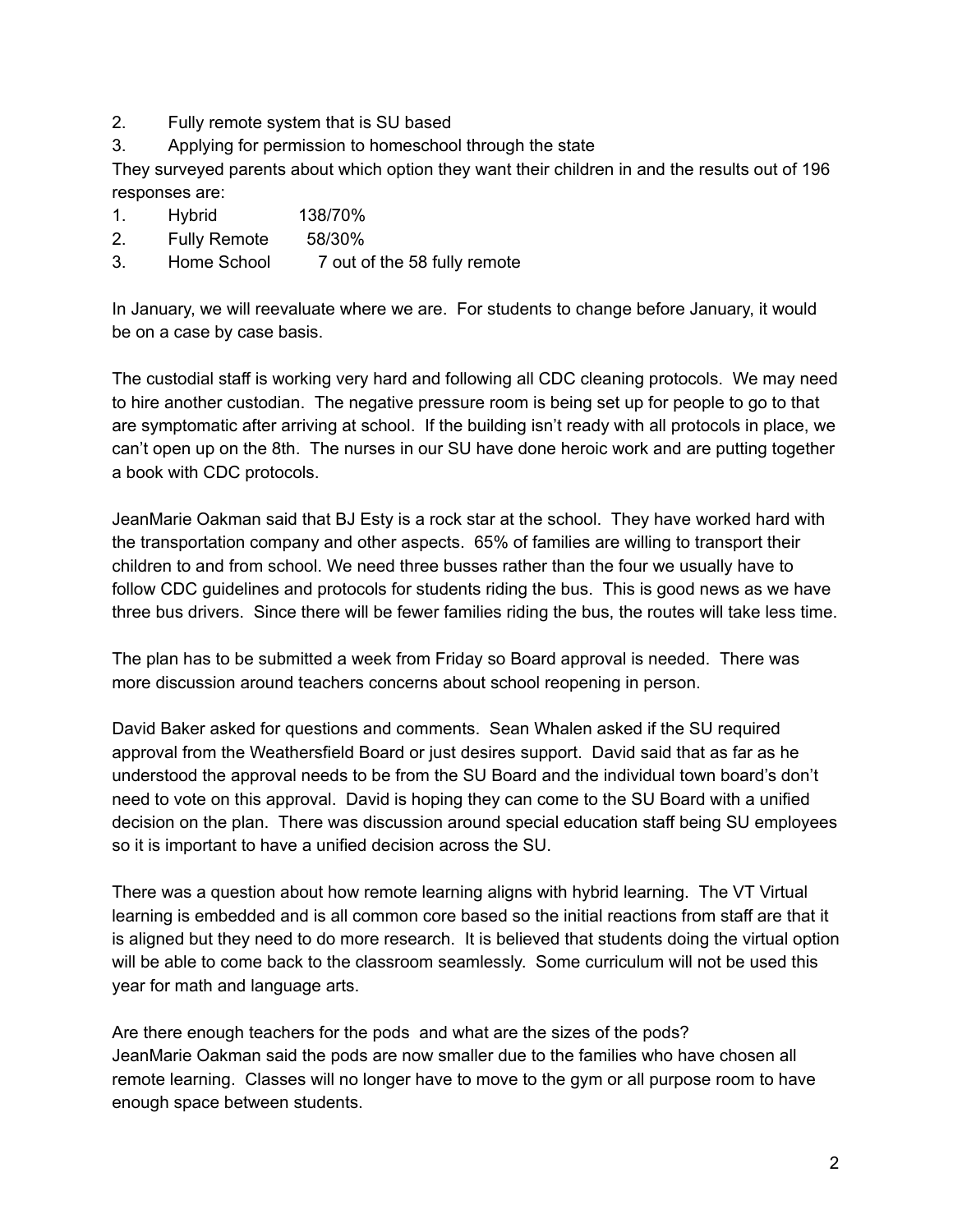Pods  $K - 10$  and 9 1 - 6 and 7 2 - 8 and 7 3 - 8 and 8 4 - 11 5 - 11 and 10 (one class self contained and one in the middle school model)  $6 - 19$  $7 - 13$ 8- 13

There was a question about how the middle school model will work and students will stay in their assigned classroom and the teachers will move to them. A paraprofessional will always be in each room.

The special teachers will be in an assigned pod for six weeks but some teachers feel that is too long so this rotation time may be changed.

Will students have the same teachers that they were told they'd have at the end of the school year? Jean Marie said the assigned teachers could change due to some teachers requesting to do the virtual teaching rather than any in person teaching.

If teachers asked to teach remotely they will be teaching with the remote option. For the remote option, the teachers, students and classes have to be loaded in the system.

Will remote students have one teacher? One teacher will manage the learning. They have to look at numbers and need for supporting 7-12 remote learning.

There was a question about the layoff of teachers. JeanMarie said they will need to reassign some teachers to meet the needs but all teachers will be needed. If a teacher leaves mid semester, a protocol would be followed.

There was a question about the teachers negotiation and if they'd been completed. This hasn't been completed but it is hoped to be completed in September.

What are the specifics about the outdoor classrooms/learning? JeanMarie said she has left this up to the teachers but all teachers have been encouraged to do as much outdoor learning as possible. The school looked into buying a tent but they are quite expensive and were also out of stock. There was discussion about poison ivy and trying to get rid of that.

#### B. Principal Search Update - David Baker

David announced the protocol on May 6, 2020. David said that due to his schedule with all of the planning needed related to COVID and reopening, he has had a hard time getting this in his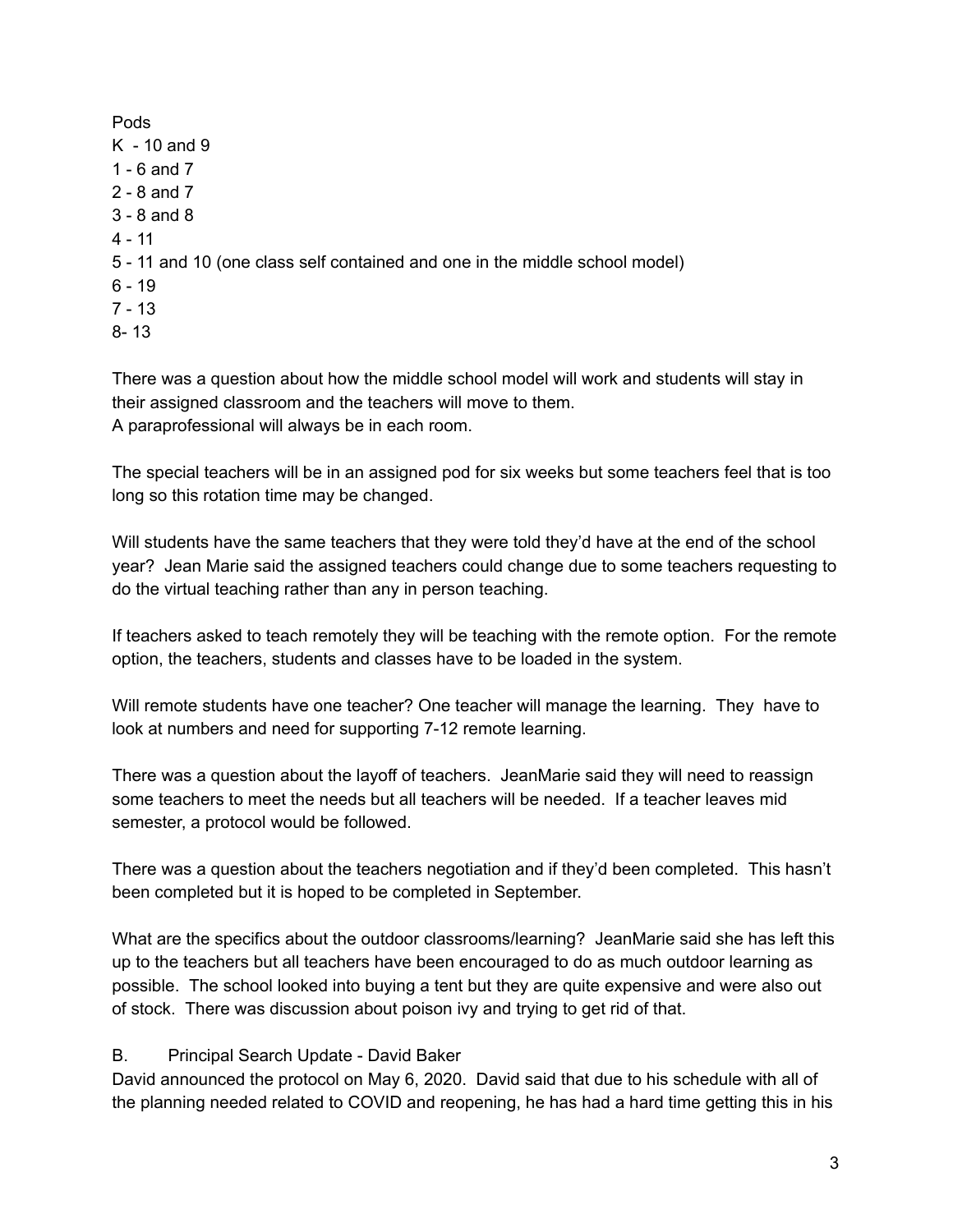schedule. We could start in September and David asked for the Board's feedback. Sean Whalen said due to the importance of this position, he wishes we had started earlier. There was discussion around doing some of the meetings virtually and that we need a high level ZOOM account to accomplish this.

# C. .4 French Teacher Position

The school hired Amy Parnell as a .4 French Teacher for the school year but after a lot of thinking, Amy has decided she needs to resign with regrets. Amy feels she needs to be home with her son due to COVID. JeanMarie Oakman asked the Board to accept Amy's resignation with regrets. See Items for Action A.

Next Steps: Sean Whalen suggested due to budget restraints and COVID that we shouldn't try to rehire for this position at this time. See Items for Action A.

# D. Letter From Town Manager and Select Board

The Town Manager and the head of the Select Board sent the School Board a letter saying that quite a few people are behind on paying their taxes. Sean Whalen read the letter and said that the school is prepared as a Tax Anticipation Note was approved at the July meeting. There was discussion that there is a statutary separation between the school and town budgets and expenses. We will have to find out our legal obligations. There was more discussion around this issue as well as around COVID funds that haven't come in yet.

## E. Outdoor Classroom - Leanna Robinson

Leanna Robinson updated the Board about the outdoor classroom. We need an engineer stamp and approval in order to build the classroom and this is costly. The building will cost an additional \$8,000 than what was being planned according to the engineer. The builder is trying to contact some other engineers and Jim Taft is reaching out to engineers he has worked with. This is needed because it is a public building. There was discussion on how we can keep this project moving forward. It was suggested to ask the Byrne Foundation for money. Some money has already been received from the Byrne Foundation for this project but Robin Tindall thought it might be worthwhile to ask for more. Leanna Robinson agreed to write the letter to the Byrne Foundation requesting more funds for this project so it can be completed. There was also discussion around unused funds from this school year's budget due to changes in staff and positions. See Items for Action B.

## VI. PRINCIPAL REPORT - JeanMarie Oakman

JeanMarie said most of what she needed to report on has already been covered but that the 3 tier plan is morphing.

## VII. SUPERINTENDENT REPORT - David Baker

David Baker shared that the SE superintendents have been meeting two times a week and this has been a great team to work with. David acknowledges the amount of time that is being given to the various teaching options for this year by the teachers and all the SU staff. David said, "Hats off to the entire SU."